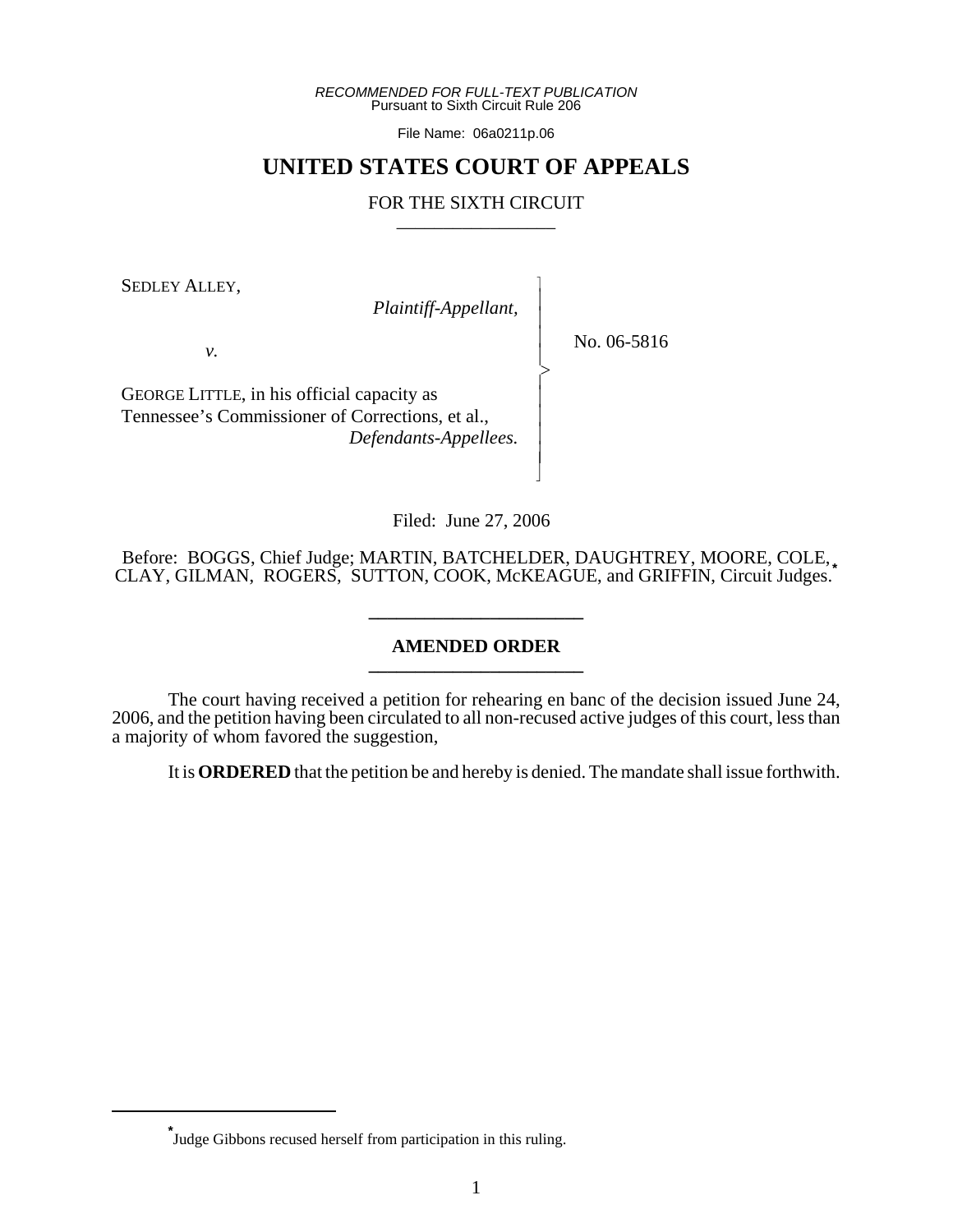#### BOYCE F. MARTIN, JR., Circuit Judge, with whom DAUGHTREY, MOORE, COLE, and CLAY, Circuit Judges, join, dissenting from the denial of rehearing en banc.

I.

Sedley Alley seeks to enjoin the state of Tennessee from executing him through its lethal injection procedure, which he alleges will cause him to experience "the terrorizing and excruciating experience of suffocation without the ability to move or to express the pain and suffering which he is experiencing," and "extreme and excruciating pain" throughout the nerve fibers of his venous system, all without providing him sufficient anesthesia to prevent him from feeling this pain. Compl. ¶¶ 56, 68-69. According to Alley, Tennessee has prohibited using one of the chemicals involved in the lethal injection protocol to euthanize animals. *Id*. ¶ 81 (citing Tenn. Code Ann. 44-  $17-303(c)$ ). In addition to these allegations, the district court found that Alley "provided an adequate showing on the merits of his Eighth and Fourteenth Amendment claims" through his provision of "expert testimony that the current lethal injection protocol causes excruciating deaths." D. Ct. Op., Case No. 3:06-cv-00340, at 6 (M.D. Tenn. May 11, 2006). If Alley's allegations prove true, he will have presented a meritorious claim that the state's lethal injunction procedure violates the Eighth Amendment's prohibition of cruel and unusual punishment.

Despite the grave implications of cruel and unusual punishment raised in Alley's claim, a panel of this court reversed the district court's stay of his execution. In subsequently ruling on the state's still pending motion to dismiss, the district court read the panel's rebuke of its earlier decision to be so complete that it felt compelled to grant the state's motion to dismiss based on the panel opinion. *Compare Alley v. Little*, No 3:06-0340, 2006 U.S. Dist. LEXIS 32319, at \*10 (M.D. Tenn. May 11, 2006) (stating that given Alley's promptness in filing, "it would be strange jurisprudence to dismiss this action for 'undue delay.'") *with Alley v. Little*, No. 3:06-0340 (M.D. Tenn. June 14, 2006) (finding that "[a]lthough this court remains concerned about the interaction between a robust application of the 'unnecessary delay doctrine and traditional concepts of ripeness in the death penalty context, . . . [t]he law of the Sixth Circuit is that . . . this case was unnecessarily delayed."). Now in its latest opinion, that same panel has affirmed the district court's dismissal of the case, despite the fact that since its last decision, the Supreme Court has unanimously determined that a death row inmate can challenge the method of his execution under 28 U.S.C. § 1983, just as Alley seeks to do. *Hill v. McDonough,* S.Ct. No. 05-8794*,* 2006 U.S. LEXIS 4674 (U.S., June 12, 2006). I would reverse the panel's decision, not only because Alley presents claims that create serious concerns about Tennessee's lethal injection protocol, but because I believe the panel's determinations that Alley has little likelihood of success on the merits and that he was dilatory in filing his complaint are simply incorrect.

II.

Last month, on May 11, 2006, the district court found that a stay of Alley's execution was appropriate to preserve the status quo until the issuance of the Supreme Court's then pending decision in *Hill*, and also found support for the stay based on the traditional four factor analysis for granting a preliminary injunction. In reversing the stay, the panel presumed that Alley could bring a section 1983 claim, and ruled that even if he was able to challenge the lethal injection protocol, the district court abused its discretion by staying the execution. In addition to stating that the pendency of *Hill* did not require a stay because it would be unclear whether Alley could bring a successful challenge even if he could proceed under section 1983, the panel summarily rejected the district court's analysis of the four factors relevant to the issuance of a preliminary injunction. The panel's reasoning was that existing law "offers no basis for finding lethal injunction protocols unconstitutional." I was joined by four colleagues in dissenting from this Court's denial of rehearing en banc. *Alley v. Little*, No. 06-5650, 2004 Fed. App. 0164P (6th Cir. May 16, 2006). In its recent ruling in question here, the panel stands by this erroneous determination.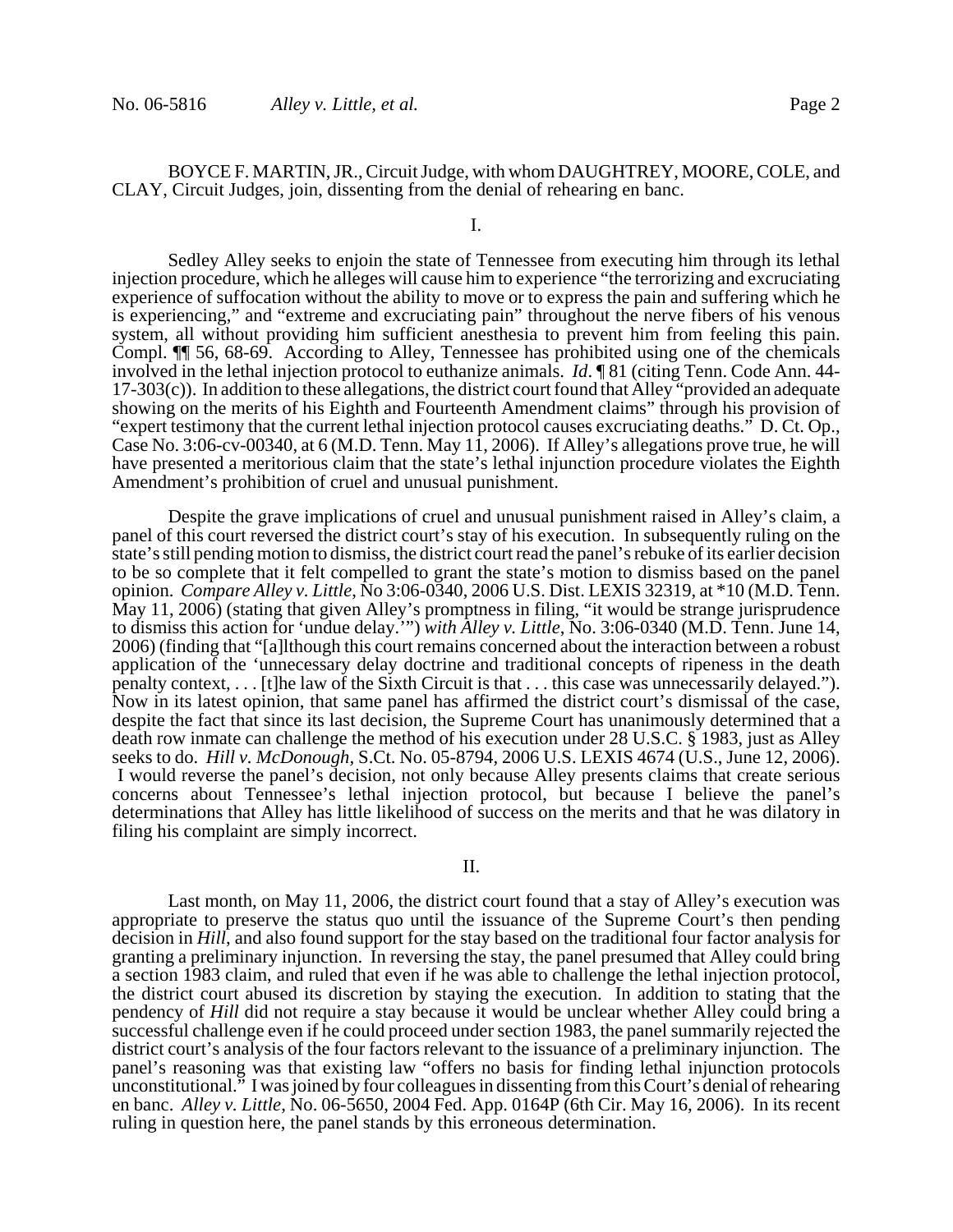I believe that the panel's conclusion that Alley has little likelihood of succeeding on the merits is wrong. Despite the panel's suggestion, it is not necessary that Alley rely on prior cases finding the lethal injection protocol to be cruel and unusual punishment. If this was the primary relevant inquiry, as the panel opinions suggest, no challenge to a method of execution would ever go forward, no matter how indifferent a state became to the pain and suffering inflicted by the process, simply because nobody else has successfully challenged the procedure before. Rather, in order to ultimately prevail, Alley needs to prove that Tennessee's current protocol amounts to cruel and unusual punishment based on "the evolving standards of decency that mark the progress of a maturing society." *Roper v. Simmons*, 543 U.S. 551, 561 (2005).

As the district court initially found, Alley has made more than a sufficient showing here to establish a likelihood of success on his Eighth Amendment claim. Indeed, the fact that Tennessee allows a chemical to be used in executing humans that it prohibits for use in euthanizing animals suggests that the state's own evolving standards of decency find its procedure offensive. Moreover, Alley has introduced evidence that Tennessee's most recently executed prisoner consciously suffered excruciating pain during his execution by lethal injection. D. Ct. Record, R. 11, Affidavit of David Lubarsky, filed April 14, 2006. The panel has ignored these facts altogether in both of its opinions.

The district court's findings on this issue, and its discretion to preserve the status quo were entirely ignored by the initial panel decision. *See Mascio v. Public Emples. Retirement Sys.*, 160 F.3d 310, 312 (6th Cir. 1998) ("The granting of a preliminary injunction is subject to appellate review under an 'abuse of discretion' standard. The injunction will seldom be disturbed unless the district court relied upon clearly erroneous findings of fact, improperly applied the governing law, or used an erroneous legal standard."). The panel decision did not find any erroneous findings of fact, improper application of governing law, or use of erroneous legal standards by the district court, but instead substituted its judgment for the district court's, in contravention of this Court's precedent. *See id*. The current panel decision similarly relies on its determination that Alley is not likely to succeed in his challenge, in addition to its finding of unnecessary delay, based on the simple observation that no federal court has found lethal injection to be cruel and unusual punishment. This fact is largely irrelevant, and ignores Alley's troubling allegations and actual likelihood of success. The panel's conclusion to the contrary should not support either its reversal of the stay or the dismissal of Alley's case.

## III.

Both panel opinions determined that Alley delayed in filing the present action and found this to be a basis for reversing the stay and dismissing the case. In its prior opinion, however, the district court explicitly found that Alley acted promptly and in good faith, given the procedural posture of his pending legal challenges and the timing of the state's determination of his execution protocol. In light of the panel's initial opinion, however, the district court noted in its subsequent opinion that

[a]lthough this court remains concerned about the interaction between a robust application of the 'unnecessary delay' doctrine and traditional concepts of ripeness in the death penalty context, it is not the function of this court to address such concerns, but rather to apply the law of the Sixth Circuit. The law of the Sixth Circuit is that unnecessary delay warrants dismissal, and that this case was unnecessarily delayed.

*Alley v. Little*, No. 3:06-0340 (M.D. Tenn. June 14, 2006).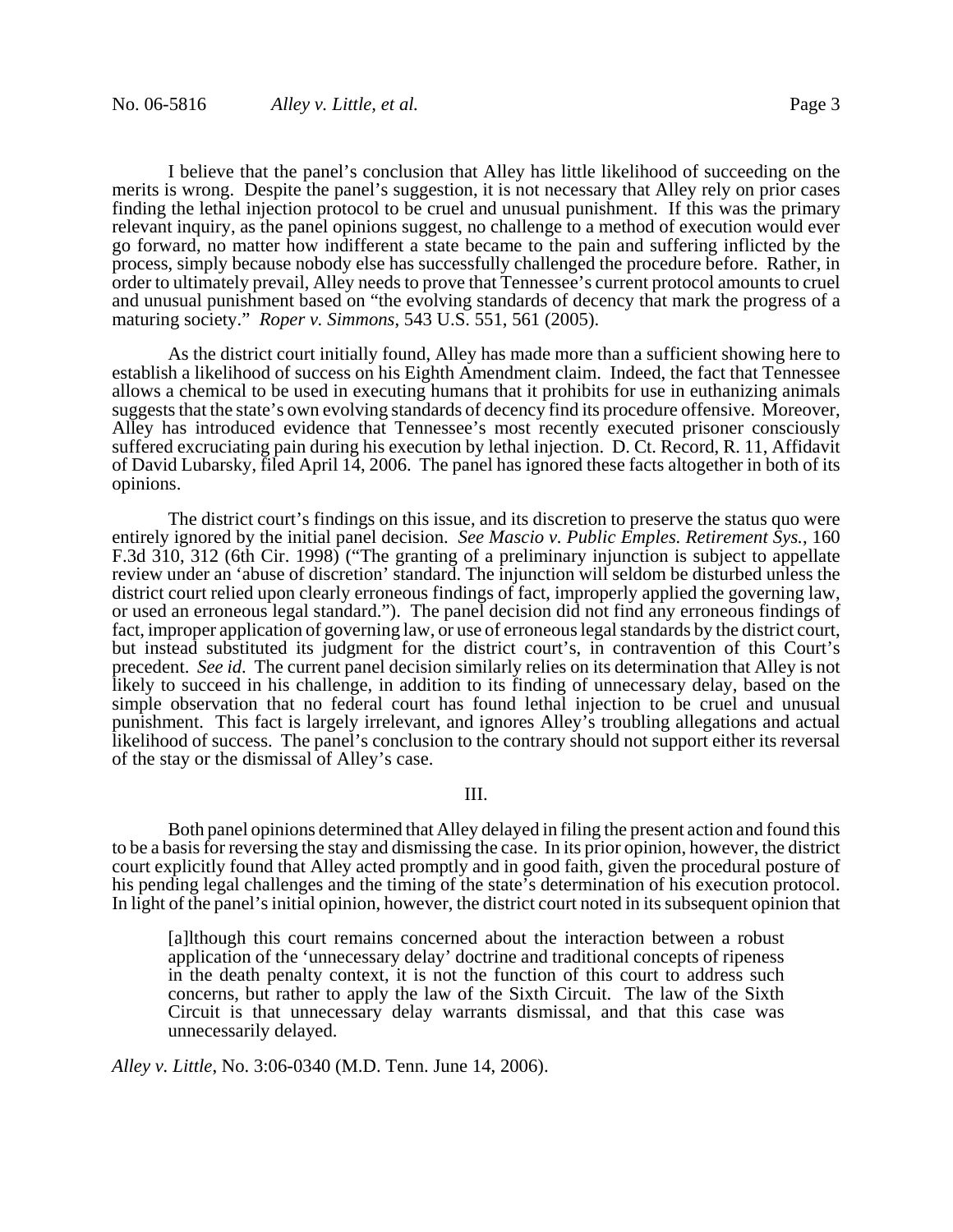I do not believe that Alley delayed unnecessarily in bringing his challenge to the lethal injection protocol. Perhaps most significantly, in this circuit, until the Supreme Court's ruling in *Hill*, Alley could not have even brought his present challenge under section 1983, as this Court's precedent would have deemed it a subsequent habeas petition. *See In re Sapp*, 118 F.3d 460, 464 (6th Cir. 1997) (holding that "a challenge to a method of execution, whatever denominated (Rule 60(b), § 1983, or otherwise) is to be treated as a habeas petition." (internal citation omitted)). Thus it was only the decision in *Hill* that made Alley's challenge possible, and by filing before that decision was even issued and seeking a stay to await its result, he showed an eagerness to litigate his claim as soon as possible, rather than delaying it. Given that *Sapp* prevented Alley from filing suit until two weeks ago, it is difficult to comprehend how Alley could be viewed as dilatory in filing the present action. *Cf. Nelson v. Campbell*, 541 U.S. 637, 650 (2004) (stating that "there is a strong equitable presumption against the grant of a stay where a claim could have been brought at such a time as to allow consideration of the merits without requiring entry of a stay.") As a matter of this Court's prior precedent Alley simply could not have brought his claim before *Sapp* was reversed by *Hill.* Because he could not have brought this suit any sooner, there is no basis to dismiss it for unnecessary delay.

Alley also argues that his claim was not ripe until the date was set for his execution, citing *Stewart v. Martinez-Villareal*, 523 U.S. 637 (1998). The recent panel opinion distinguishes *Martinez-Villareal* on the basis that the challenge in that case involved the petitioner's mental competence to be executed, and such a challenge necessarily is unripe until execution is imminent. A challenge to the method of execution, on the other hand, becomes ripe at the earlier time when the method of execution is determined. In some cases, for example in states with a single method of execution, this could be a meaningful distinction. Based on Tennessee's death penalty protocol, however, the condemned prisoner is asked to choose how he will be executed, and lethal injection is selected if he refuses to make a choice. Alley refused to express a preference, and lethal injection was selected by default. Only at the point when he was approached about the method of execution, on April 19, 2006, and refused to make a choice, did Alley know with certainty that he would be executed by lethal injection. Because the method of execution was only firmly determined shortly before the execution was scheduled to occur, Alley had a valid reason for filing the present action after that determination was conclusively made.

The initial panel reasoned that Alley could have presumed he would be executed by lethal injection, as it is the default method, and that his claim would have been ripe sooner than he argues. At a minimum, however, the choice offered by Tennessee creates some confusion as to when a method of execution is determined. Had Alley attempted to challenge his method of execution before the method had been chosen, or before he had even been presented with the choice under the state's procedure, his challenge would clearly have faced issues of ripeness. If federal precedent does not clearly establish that this claim would have been unripe, it at least contributes confusion on the point. *See, e.g., Beardslee v. Woodford*, 395 F.3d 1064, 1069 (9th Cir. 2005) ("To date, we have not resolved the question of when challenges to execution methods are ripe. . . We have suggested that a constitutional challenge to an execution method becomes ripe when the method is chosen. However, because the execution protocol is subject to change, [plaintiff] argues that his challenge to the protocol, as opposed to a generic challenge to the statutorily specified method, did not become ripe until his execution was imminent as described in *Martinez-Villareal*. We need not, and do not resolve this question.").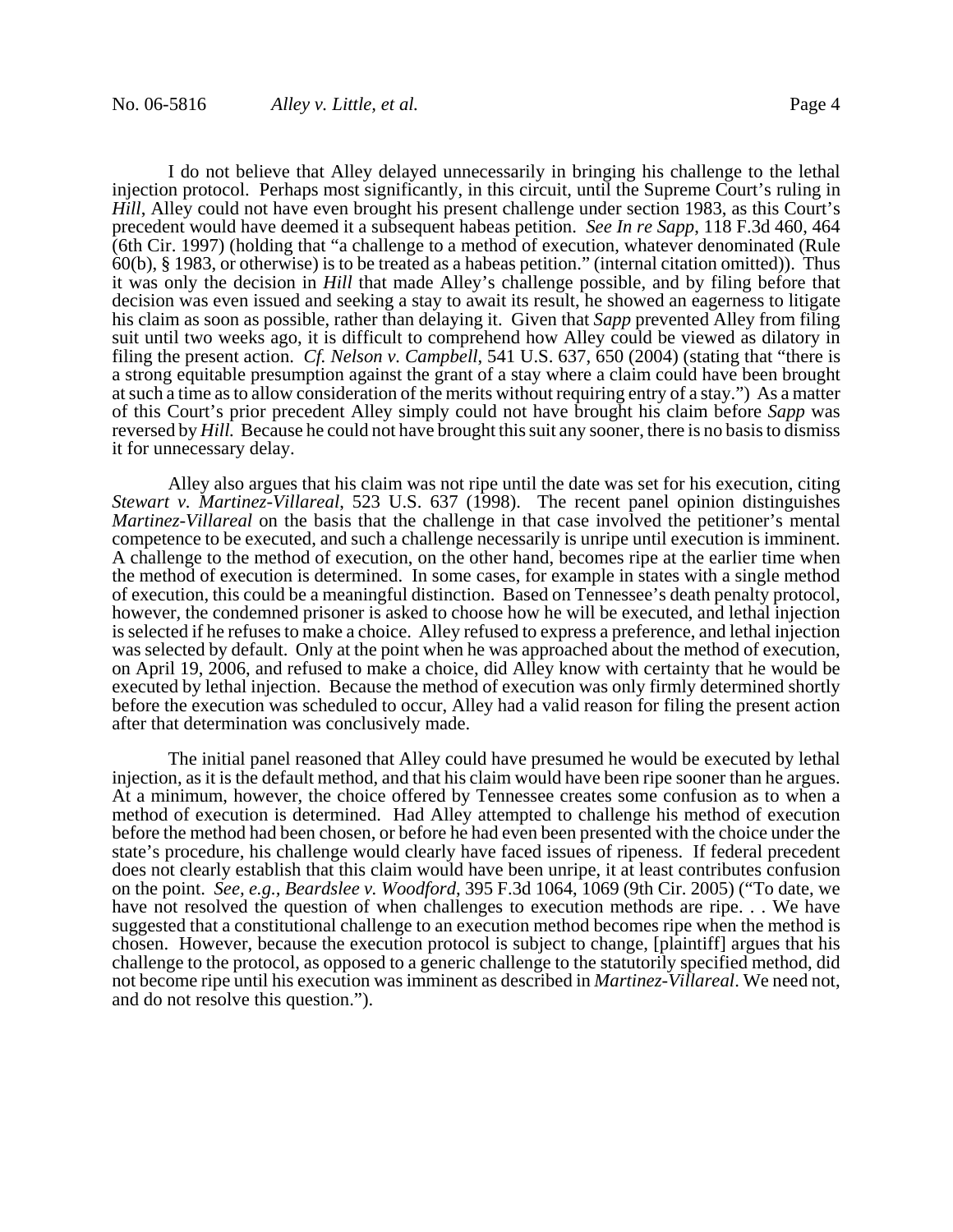Further, upon learning of his execution date, Alley immediately sought information about the protocol to be used, and upon learning of the execution protocol, promptly expressed his objections to the procedure with the state commissioner. *Alley v. Little*, No 3:06-0340, 2006 U.S. Dist. LEXIS 32319, at \*10 (M.D. Tenn. May 11, 2006). When the commissioner did not respond, Alley filed this lawsuit in short order. *Id*. The district court noted his promptness in its initial grant of the stay of execution. *Id*. (noting that "it would be strange jurisprudence to dismiss this action for 'undue delay'").

Even if a court might have found Alley's claim to be ripe had he filed it before the state determined his method of execution, this is not dispositive of the question of undue delay. The basis for dismissing a legal challenge for undue delay is the equitable principle of discouraging a plaintiff from manipulative tactics. *See Nelson v. Campbell*, 541 U.S. 637, 649-50 (2004). This doctrine does not require that Alley show that his claim would have absolutely been determined unripe as a matter of law had he filed it prior to the official designation of his method of execution. Rather the ripeness inquiry is relevant to explain whether he had a good faith reason to file the suit when he did and that the timing did not involve any "abusive delay, which has been compounded by last-minute attempts to manipulate the judicial process." *Id*. Given the *possibility* that an earlier claim might have been determined to be unripe, combined with the fact that Alley did not know with certainty how he would be executed until April 19, 2006, his filing of the suit shortly thereafterward cannot said to be manipulative, abusive, dilatory, or in bad faith.

The recent panel opinion suggests that the Fifth Circuit's decision in *Reese v. Livingston* supports its conclusion here that Alley's claim was filed too late in the day. 2006 U.S. App. LEXIS 15166 (5th Cir. 2006). Although *Reese* does involve the rejection of a stay of execution in a section 1983 challenge to a method of execution after *Hill*, the opinion in *Reese* provides no description of the timing involved in the filing of the challenge. *Id*. *Reese* provides no guidance whatsoever for finding that Alley's challenge was delayed unnecessarily, as there is no way to compare the issues surrounding the timing of the filing in each case. Although the Supreme Court did state in *Hill* that "federal courts can and should protect States from dilatory or speculative suits," 2006 U.S. LEXIS 4674, at \*22, the record here shows that Alley was anything but dilatory in bringing his claim, and this rule does not provide a basis for dismissal here.

#### IV.

Along with four colleagues, I expressed concern in my earlier dissent from denial of rehearing en banc in this case about the inconsistent granting of stays of execution to allow challenges to the lethal injection procedures, and the resulting arbitrariness added to the administration of the death penalty. *Alley v. Little*, No. 06-5650, 2004 Fed. App. 0164P (6th Cir. May 16, 2006). By making it clear in *Hill* that challenges to the method of execution can be brought under section 1983, the Supreme Court has taken an initial step towards consistency and clarity in this area that not only is required as a matter of fairness, but to protect the principles of the Eighth Amendment.

This Court has an opportunity to follow the Supreme Court's lead and to ensure that executions within our jurisdiction do not involve cruel and unusual punishment by allowing Alley's challenge to go forward. *See also Gomez v. United States Dist. Court*, 503 U.S. 653, 659 (1992) (Stevens, J., dissenting) ("[I]f execution by cyanide gas is in fact unconstitutional, then the State lacks the power to impose such punishment. [The inmate's] delay, even if unjustified, cannot endow the State with the authority to violate the Constitution."). Alley raises troubling allegations about the suffering involved in death by lethal injection, and should be allowed his day in court, particularly given that he has presented his legal challenge as promptly as he reasonably could have. The panel's attempt to short-circuit his claim through the misapplication of a principle of equity does a disservice to the Constitution and its prohibition of cruel and unusual punishment, in addition to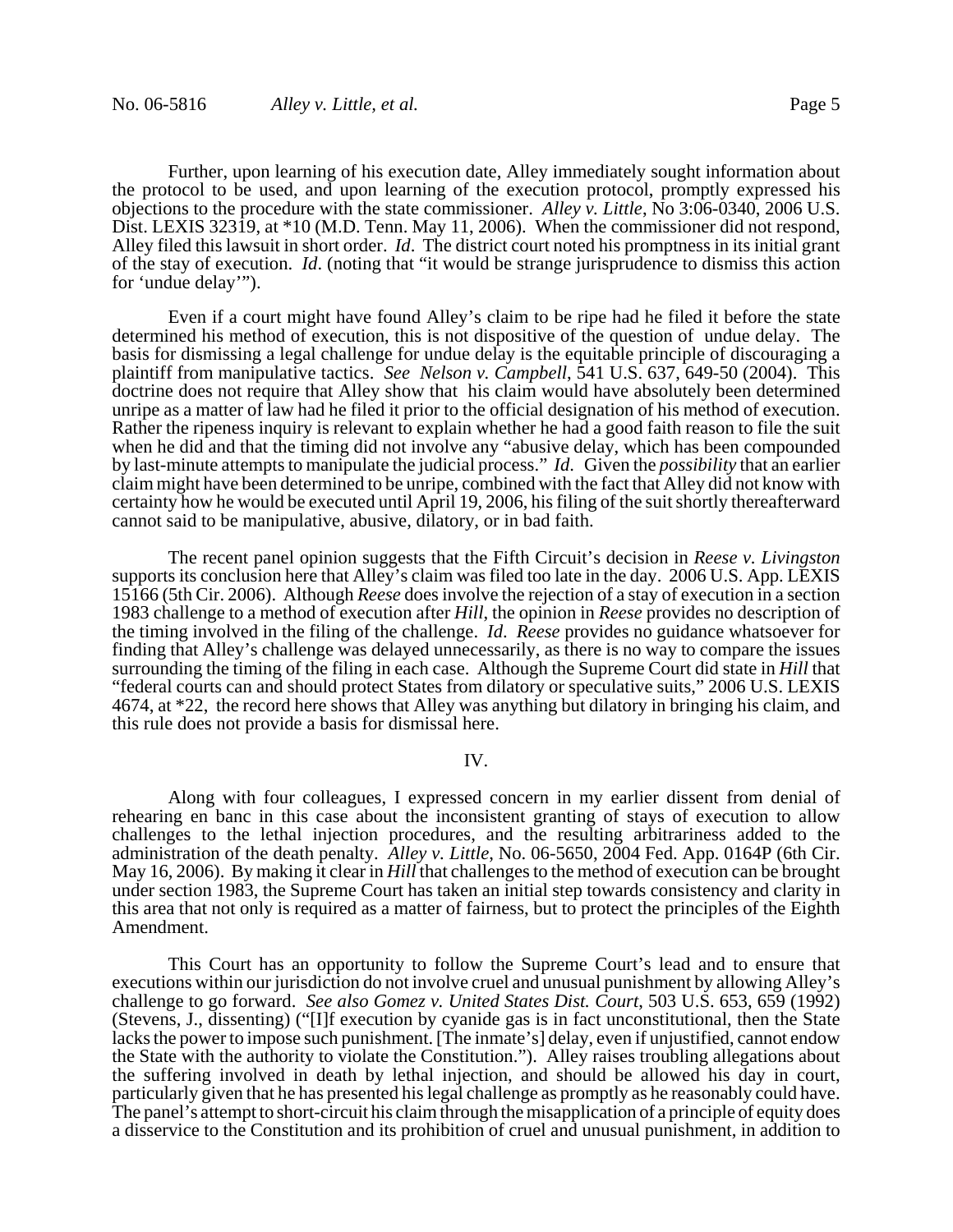being incorrect. I believe that Alley has not delayed unnecessarily in filing suit, and has presented a sufficient likelihood of success on the merits to warrant a stay of his execution. I would thus vote for rehearing en banc to reverse the decision of both panel opinions, and remand the case to the district court.